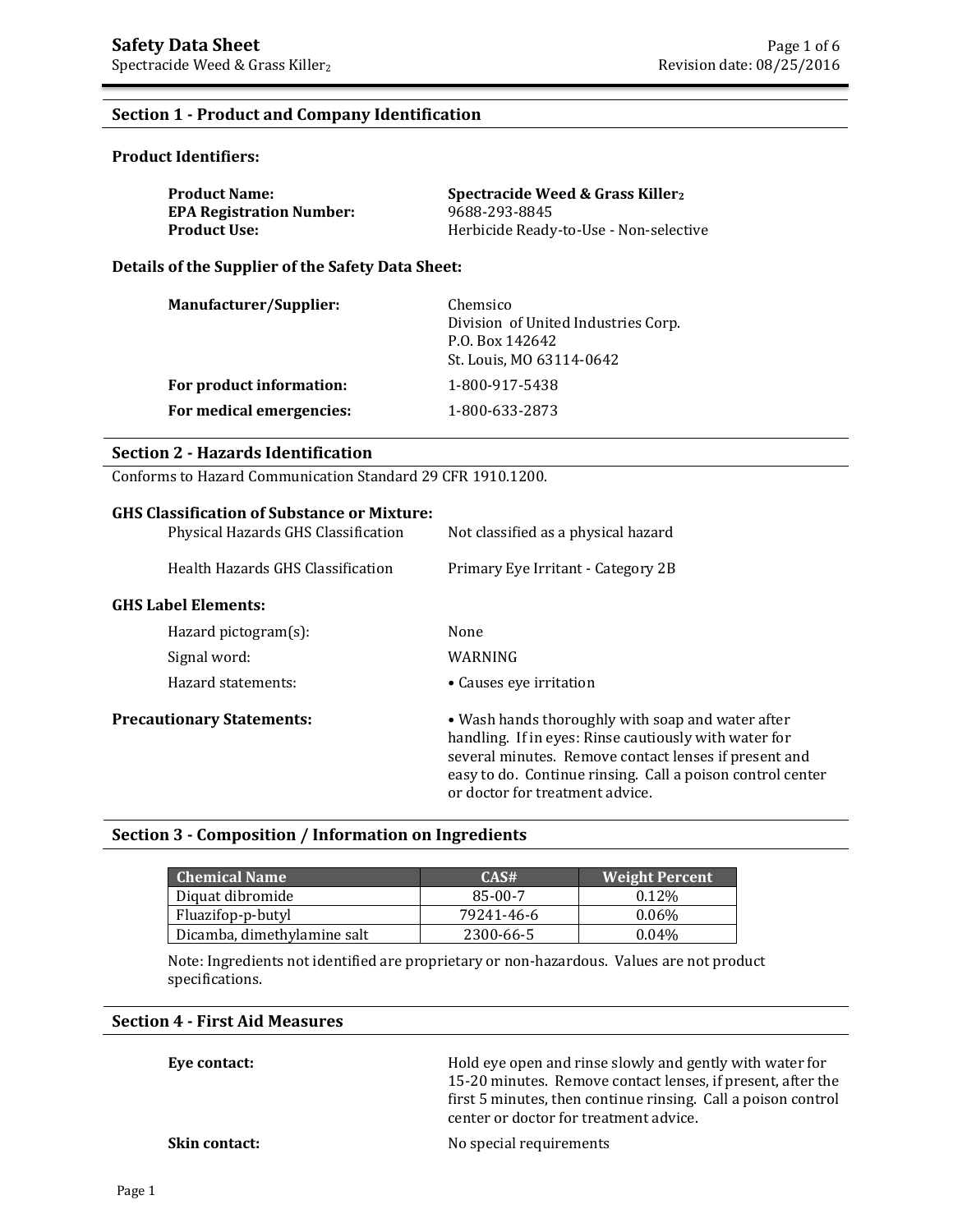| Inhalation:                                   | No special requirements                                                                                                                                                                                                                   |
|-----------------------------------------------|-------------------------------------------------------------------------------------------------------------------------------------------------------------------------------------------------------------------------------------------|
| Ingestion:                                    | No special requirements                                                                                                                                                                                                                   |
| Notes to physician:<br><b>General advice:</b> | None<br>If you feel unwell, seek medical advice (show the label<br>where possible). Ensure that medical personnel are aware<br>of the material(s) involved, and take precautions to protect<br>themselves. Keep out of reach of children. |

## **Section 5 - Fire Fighting Measures**

| <b>Flammable properties:</b>                   | Not flammable by OSHA criteria.                                                                                                                                                                                                              |
|------------------------------------------------|----------------------------------------------------------------------------------------------------------------------------------------------------------------------------------------------------------------------------------------------|
| Suitable extinguishing media:                  | Water fog, foam, $CO2$ , dry chemical                                                                                                                                                                                                        |
| Unsuitable extinguishing media:                | Not available                                                                                                                                                                                                                                |
| Specific hazards arising from the<br>chemical: | Container may melt and leak in heat of fire. Do not allow<br>run-off from firefighting to enter drains or water courses.                                                                                                                     |
| Protective equipment for firefighters:         | Firefighters should wear full protective clothing including<br>self-contained breathing apparatus.                                                                                                                                           |
| <b>Hazardous combustion products:</b>          | None known                                                                                                                                                                                                                                   |
| Sensitivity to mechanical impact:              | None known                                                                                                                                                                                                                                   |
| <b>Explosion data:</b>                         | Not available                                                                                                                                                                                                                                |
| Sensitivity to static discharge:               | Not available                                                                                                                                                                                                                                |
| <b>Personal precautions:</b>                   | Keep unnecessary personnel away. Do not touch or walk<br>through spilled material. Do not touch damaged containers<br>or spilled material unless wearing appropriate protective<br>clothing. Keep people away from and upwind of spill/leak. |

### **Section 6 - Accidental Release Measures**

| <b>Personal precautions:</b>       | Remove all sources of ignition. Wear personal protective<br>equipment. Wash thoroughly after handling.                                                                                                                                                                                                                                                                                                                                                  |
|------------------------------------|---------------------------------------------------------------------------------------------------------------------------------------------------------------------------------------------------------------------------------------------------------------------------------------------------------------------------------------------------------------------------------------------------------------------------------------------------------|
| For emergency responders:          | If specialized clothing is required to deal with the spillage,<br>take note of any information in Section 8 on suitable and<br>unsuitable materials.                                                                                                                                                                                                                                                                                                    |
| <b>Environmental precautions:</b>  | Avoid dispersal of spilled material and runoff and contact<br>with soil, waterways, drains and sewers.                                                                                                                                                                                                                                                                                                                                                  |
| <b>Methods for containment and</b> |                                                                                                                                                                                                                                                                                                                                                                                                                                                         |
| cleaning up:                       | Stop leak if without risk. Move containers from spill area.<br>Before attempting clean up, refer to hazard data given<br>above. Small spills may be absorbed with earth, sand or<br>absorbent material swept up and placed in suitable,<br>covered, and labeled containers. Prevent large spills from<br>entering sewers or waterways. Contact emergency<br>services and supplier for advice. Never return spills in<br>original containers for re-use. |

### **Section 7 - Handling and Storage**

**Precautions for safe handling:** Put on appropriate personal protective equipment (see Section 8). Do not use near heat, open flame or any other ignition source. Take measures to prevent the buildup of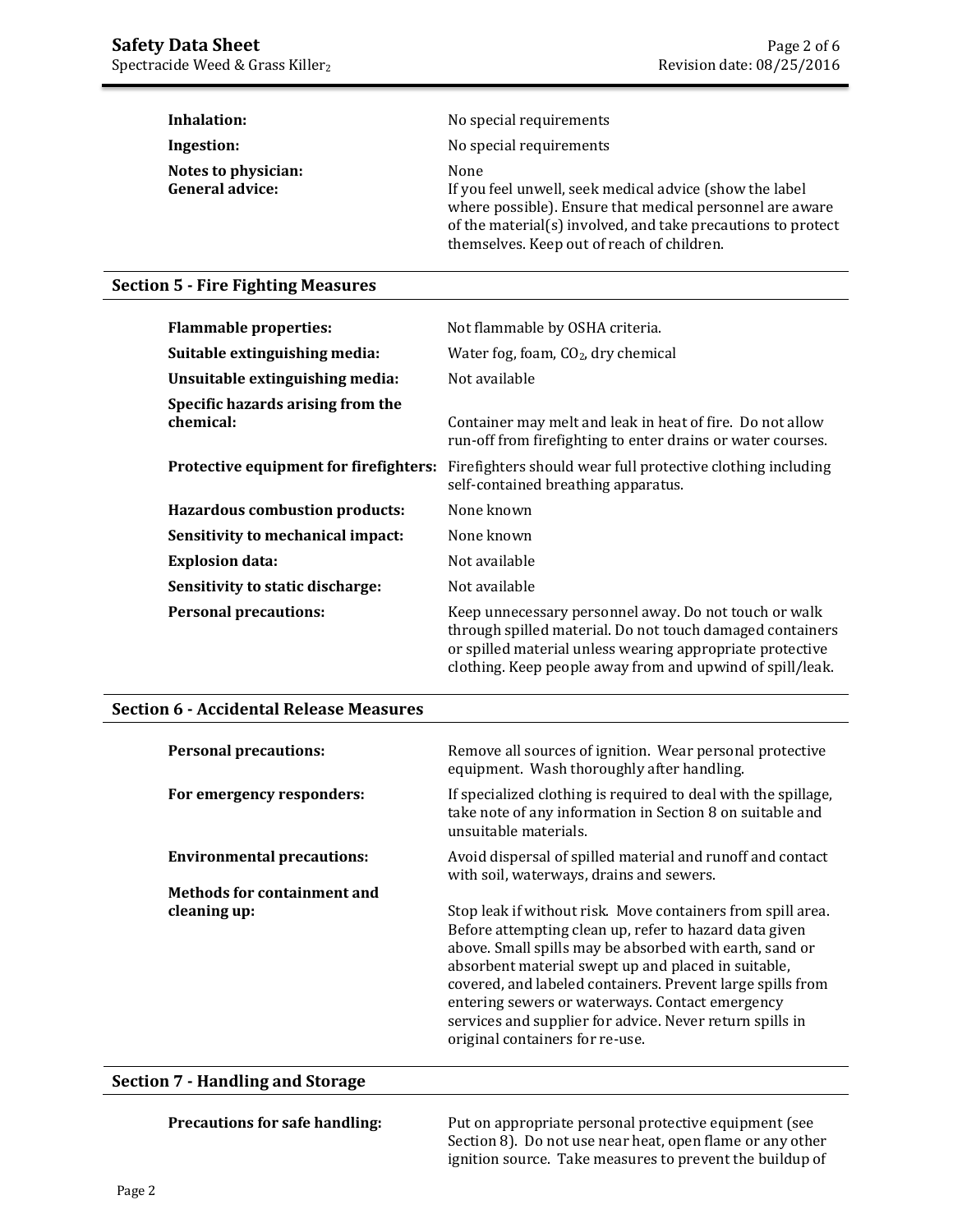|                 | electrostatic charge. Avoid contact with skin, eyes and<br>clothing. Use an appropriate respirator when adequate<br>ventilation is not available. Avoid breathing vapors or<br>spray mists of the product. |
|-----------------|------------------------------------------------------------------------------------------------------------------------------------------------------------------------------------------------------------|
| <b>Storage:</b> | Store product in a cool, dry place, out of reach of children.<br>Keep container closed when not in use. Keep away from<br>food, drink and animal feedingstuffs. Keep tightly closed.                       |
|                 | Non-refillable container. Do not reuse or refill this                                                                                                                                                      |
|                 | container. Place in trash or offer for recycling if available.                                                                                                                                             |

## **Section 8 - Exposure Controls / Personal Protection**

### **Exposure guidelines:**

| <b>Components with Occupational Exposure Limits</b> |     |                 |                        |            |                                         |     |            |
|-----------------------------------------------------|-----|-----------------|------------------------|------------|-----------------------------------------|-----|------------|
|                                                     |     |                 | <b>Exposure Limits</b> |            |                                         |     |            |
|                                                     |     | <b>OSHA PEL</b> |                        |            | <b>ACGIH TLV</b><br><b>Supplier OEL</b> |     |            |
| <b>Chemical name</b>                                |     | ppm             | $mg/m^3$               | ppm        | $mg/m^3$                                | ppm | $mg/m^3$   |
| Diquat dibromide                                    | TWA | Not listed      |                        | Not listed |                                         |     | Not listed |
| Fluazifop-p-butyl                                   | TWA | Not established |                        |            | Not established                         |     | 0.5        |
| Dicamba, dimethylamine salt                         | TWA | Not established |                        |            | 0.5                                     |     | 0.5        |

**Engineering controls:** General ventilation normally adequate.

### **Personal protective equipment:**

| <b>Eye/Face protection:</b>            | During application, prevent entry into eyes. Wear safety<br>glasses with side shields if using in large applications.                                                                 |
|----------------------------------------|---------------------------------------------------------------------------------------------------------------------------------------------------------------------------------------|
| Skin and body protection:              | Wash hands after application. Wear long-sleeved shirt,<br>long pants, shoes and socks.                                                                                                |
| <b>Respiratory protection:</b>         | Where exposure guideline levels may be exceeded, use an<br>approved NIOSH respirator.                                                                                                 |
| <b>General hygiene considerations:</b> | Handle in accordance with good industrial hygiene and<br>safety practice. When using, do not eat or drink. Wash<br>hands before breaks and immediately after handling the<br>product. |

## **Section 9 - Physical & Chemical Properties**

| Appearance:                 | Clear                  |
|-----------------------------|------------------------|
| Color:                      | Amber                  |
| <b>Physical state:</b>      | Liquid                 |
| Odor:                       | Mild aromatic solvent  |
| Odor threshold:             | No data available      |
| pH:                         | $5.0 - 8.5$            |
| <b>Melting point:</b>       | No data available      |
| <b>Freezing point:</b>      | No data available      |
| <b>Boiling point:</b>       | No data available      |
| <b>Flash point:</b>         | $>$ 200 <sup>0</sup> F |
| <b>Evaporation rate:</b>    | No data available      |
| Flammability limits in air, |                        |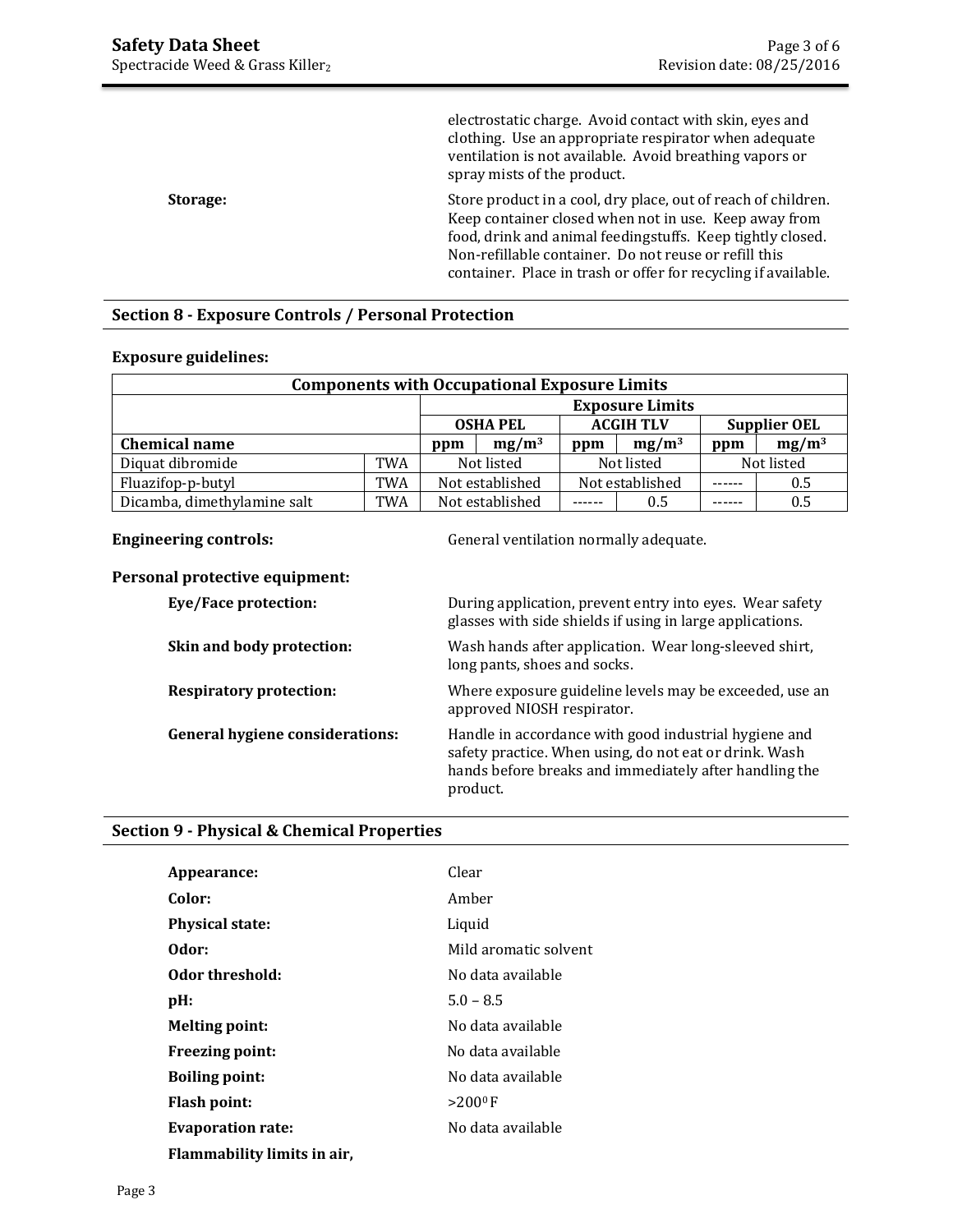| lower, % by volume:                                | No data available |
|----------------------------------------------------|-------------------|
| Flammability limits in air.<br>upper, % by volume: | No data available |
| Vapor pressure:                                    | No data available |
| Vapor density:                                     | No data available |
| Relative density @ 20°C:                           | 1.004             |
| Octanol/water coefficient:                         | No data available |
| Auto-ignition temperature:                         | No data available |
| Decomposition temperature:                         | No data available |
| Solubility:                                        | Soluble in water  |
| % Volatile organic compounds:                      | $\theta$          |

## **Section 10 - Chemical Stability & Reactivity Information**

# **Reactivity**

| Do not mix with other chemicals.<br>Avoid strong oxidizers. |
|-------------------------------------------------------------|
| Stable under recommended storage conditions.                |
| None known<br>Hazardous polymerization does not occur.      |
|                                                             |

# **Section 11 - Toxicological Information**

| Primary eye irritation:         | Causes moderate eye irritation (EPA tox. category III) |
|---------------------------------|--------------------------------------------------------|
| <b>Primary skin irritation:</b> | Non-irritating (EPA tox. category IV)                  |
| Acute dermal:                   | $LD_{50}$ > 5000 mg/kg (EPA tox. category IV)          |
| Acute inhalation:               | $LC_{50} > 2$ mg/L (EPA tox. category IV)              |
| Acute oral:                     | $LD_{50}$ > 5000 mg/kg (EPA tox. category IV)          |
| Sensitization:                  | Not a skin sensitizer.                                 |
| <b>Chronic effects:</b>         | No data available                                      |
| Carcinogenicity:                | No data available                                      |
| <b>Mutagenicity:</b>            | No data available                                      |
| <b>Reproductive effects:</b>    | No data available                                      |
| Teratogenicity:                 | No data available                                      |
| <b>Ecotoxicity:</b>             | No data available                                      |

## **Section 12 - Ecological Information**

| <b>Environmental effects:</b> | No data available           |
|-------------------------------|-----------------------------|
| <b>Aquatic toxicity:</b>      | Toxic to aquatic organisms. |
| Persistence / degradability:  | No data available           |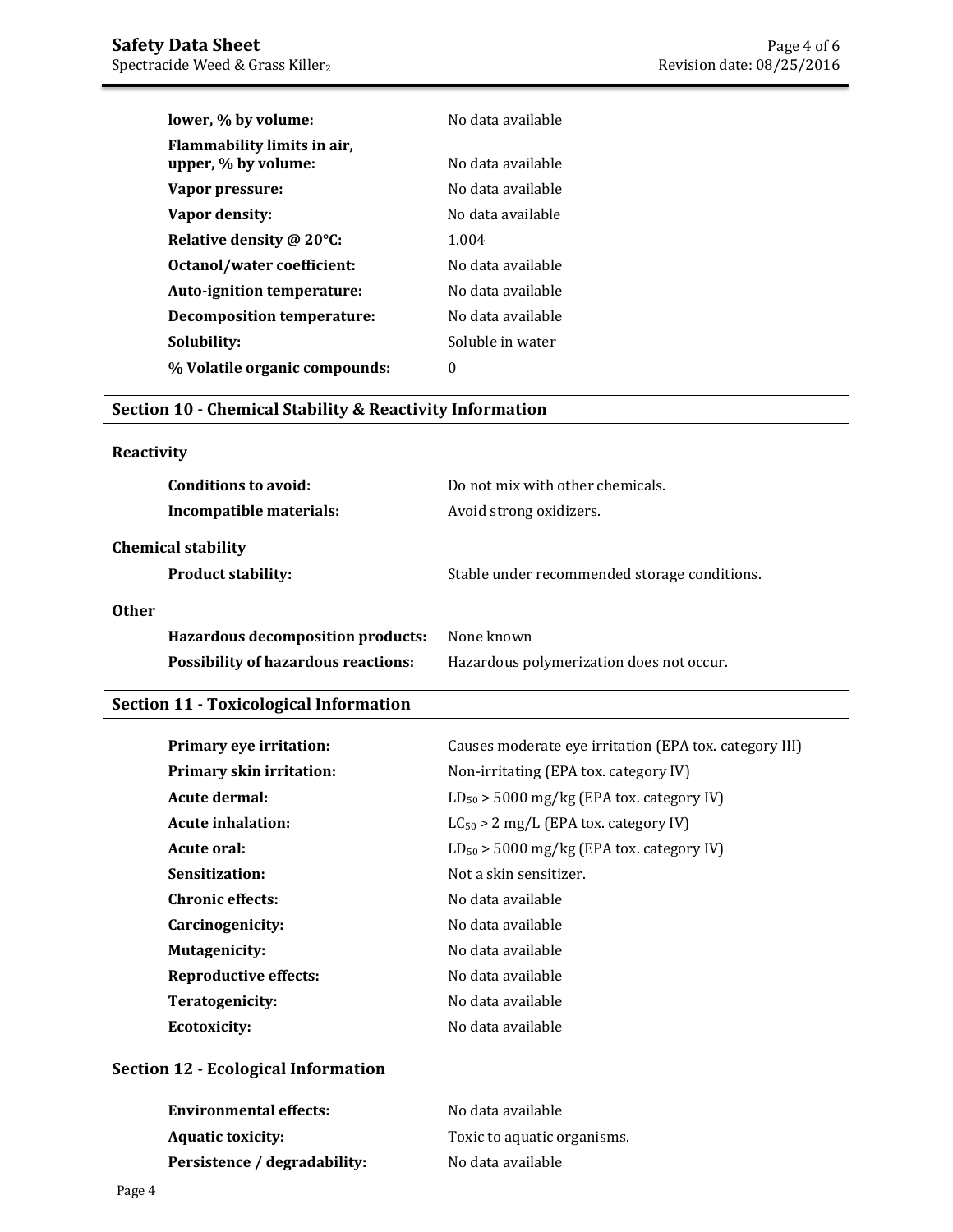| Bioaccumulation / accumulation:   | No data available |
|-----------------------------------|-------------------|
| <b>Partition coefficient:</b>     | No data available |
| Mobility in environmental media:  | No data available |
| <b>Chemical fate information:</b> | No data available |

# **Section 13 - Disposal Considerations**

| Waste codes:                  | Not available                                          |
|-------------------------------|--------------------------------------------------------|
| <b>Disposal instructions:</b> | Dispose in accordance with all applicable regulations. |
| Waste from residues/unused    |                                                        |
| products:                     | Not available                                          |
| Contaminated packaging:       | Not available                                          |

# **Section 14 - Transportation Information**

| U.S. Department of Transportation<br>(DOT):    | Not regulated                                                                                                          |
|------------------------------------------------|------------------------------------------------------------------------------------------------------------------------|
| <b>IATA:</b>                                   |                                                                                                                        |
| For quantities $<$ 5kg/5L ship as:             | Not regulated                                                                                                          |
| For quantities $\geq 5 \frac{kg}{5L}$ ship as: | UN3082, Environmentally Hazardous Substance, Liquid,<br>N.O.S., (Fusilade), Marine Pollutant, Limited Quantity, 9, III |
| IMDG:                                          |                                                                                                                        |
| For quantities $<$ 5kg/5L ship as:             | Not regulated                                                                                                          |
| For quantities $\geq$ 5kg/5L ship as:          | UN3082, Environmentally Hazardous Substance, Liquid,<br>N.O.S., (Fusilade), Marine Pollutant, Limited Quantity, 9, III |

# **Section 15 - Regulatory Information**

| 29 CFR 1910.1200 hazardous chemical<br><b>Occupational Safety and Health</b> |                |
|------------------------------------------------------------------------------|----------------|
| <b>Administration (OSHA):</b>                                                | N <sub>0</sub> |
| <b>CERCLA</b> (Superfund) reportable<br>quantity:                            | Not available  |
| <b>Hazard categories</b>                                                     |                |
| <b>Superfund Amendments and Reauthorization Act of 1986 (SARA):</b>          |                |
| Immediate Hazard                                                             | N <sub>0</sub> |
| Delayed Hazard                                                               | N <sub>0</sub> |
| Fire Hazard                                                                  | No.            |
| Pressure Hazard                                                              | No.            |
| Reactivity Hazard                                                            | N <sub>0</sub> |
| <b>Section 302 extremely hazardous</b>                                       |                |
| Substance:                                                                   | N <sub>0</sub> |
| Section 311 hazardous chemical:                                              | N <sub>0</sub> |
| <b>Clean Air Act (CAA):</b>                                                  | Not available  |
| <b>Clean Water Act (CWA):</b>                                                | Not available  |
| <b>State regulations:</b>                                                    | None           |